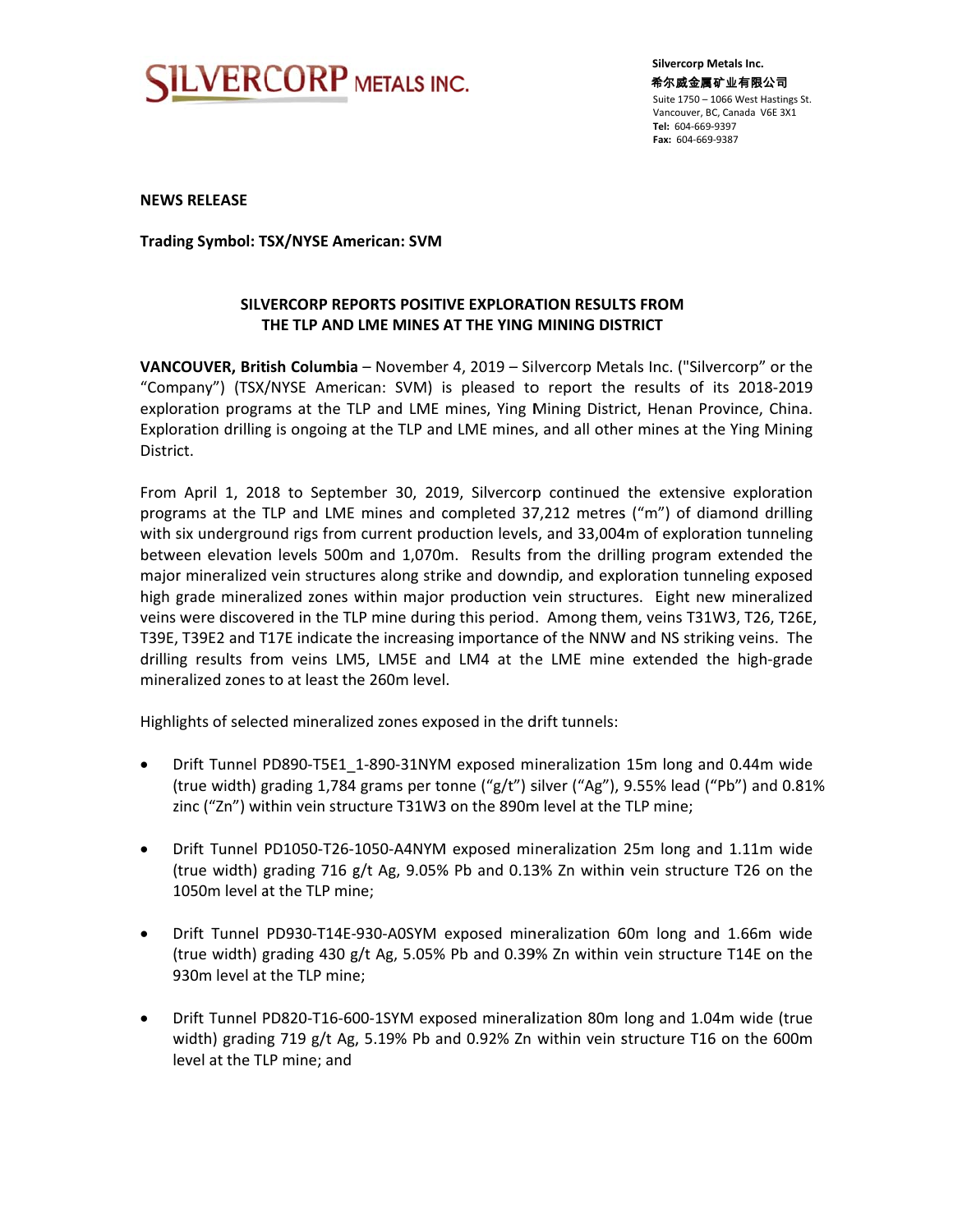Drift Tunnel PD900‐LM18E1‐915‐52NYM exposed mineralization 60m long and 0.47m wide (true width) grading 1,469 g/t Ag, 2.38% Pb and 0.28% Zn within vein structure LM18E1 on the 915m level at the LME mine.

The exploration tunneling from April 1, 2018 to September 30, 2019 at the TLP and LME mines, comprising drifting, crosscutting and raising, was driven along and across major mineralized vein structures to upgrade the drill defined mineral resources and test for new parallel and splay structures, and is summarized in the following table:

| Mine       |                                                                                                               | Target        | Total            | Channel                     | Drift           | Total Mineralization Exposed by Drift [1] |                                                               |       |           |              |
|------------|---------------------------------------------------------------------------------------------------------------|---------------|------------------|-----------------------------|-----------------|-------------------------------------------|---------------------------------------------------------------|-------|-----------|--------------|
|            | <b>Major Target Veins</b>                                                                                     | Levels<br>(m) | Tunneling<br>(m) | <b>Samples</b><br>Collected | Included<br>(m) | Length<br>(m)                             | <b>Average True</b><br>Ag<br>Width (m)<br>241<br>0.65<br>0.61 | (g/t) | Pb<br>(%) | Zn<br>$(\%)$ |
| <b>TLP</b> | T1W. T1W1. T5. T11.<br>T14E, T15W, T16,<br>T16W, T17, T17E,<br>T17W. T26. T26E.<br>T31W3, T33E, T35E,<br>T39E | 510-1070      | 28.648           | 10.982                      | 14.404          | 6.903                                     |                                                               |       | 3.64      | 0.41         |
| LME        | LM4E2, LM5, LM5E,<br>LM6. LM6W. LM18E1                                                                        | 500-1070      | 4.356            | 1.402                       | 2,092           | 754                                       |                                                               | 282   | 2.11      | 0.38         |

[1] Mineralization is defined by silver equivalent value (AgEq) greater than or equal to 120 g/t at the TLP mine and 125 g/t at the LME mine. (Formulae used for AgEq calculation: TLP=36.75\*Pb%+Ag g/t; LME=39.019\*Pb%+Ag g/t)

Highlights of selected drill hole intersections:

- Hole ZKT0641 intersected a 2.73m interval from 2.12m to 4.85m, 2.00m true width, of vein T3E grading 841 g/t Ag, 0.67% Pb and 0.20% Zn at the 1079m elevation at the TLP mine;
- Hole ZKL7602 intersected a 3.82m interval from 263.75m to 267.57m, 2.71m true width, of vein LM6W grading 491 g/t Ag, 0.78% Pb and 0.16% Zn at the 601m elevation at the TLP mine;
- Hole ZKX11071 intersected a 1.01m interval from 296.36m to 297.37m, 0.82m true width, of vein T2 grading 471 g/t Ag, 2.84% Pb and 0.33% Zn at the 560m elevation, and a 1.19m interval from 317.55m to 318.74m, 0.97m true width, of vein T3 grading 931 g/t Ag, 0.47% Pb and 0.06% Zn at the 546m elevation at the TLP mine; and
- Hole ZKL6105 intersected a 0.79m interval from 113.98m to 114.77m, 0.53m true width, of vein LM4 grading 2,174 g/t Ag, 0.95% Pb and 0.25% Zn at the 497m elevation, and a 0.45m interval from  $289.80$ m to  $290.25$ m,  $0.32$ m true width, of vein LM5 grading  $2.217$  g/t Ag, 2.90% Pb and 0.91% Zn at the 333m elevation at the LME mine.

The underground drilling program is conducted mainly from the current production levels to delineate the downdip and along‐strike extensions of known mineralized vein structures in the production area and test for new vein structures in the previously less explored areas.

The drilling programs from April 1, 2018 to September 30, 2019 at the TLP and LME mines are summarized in the following table: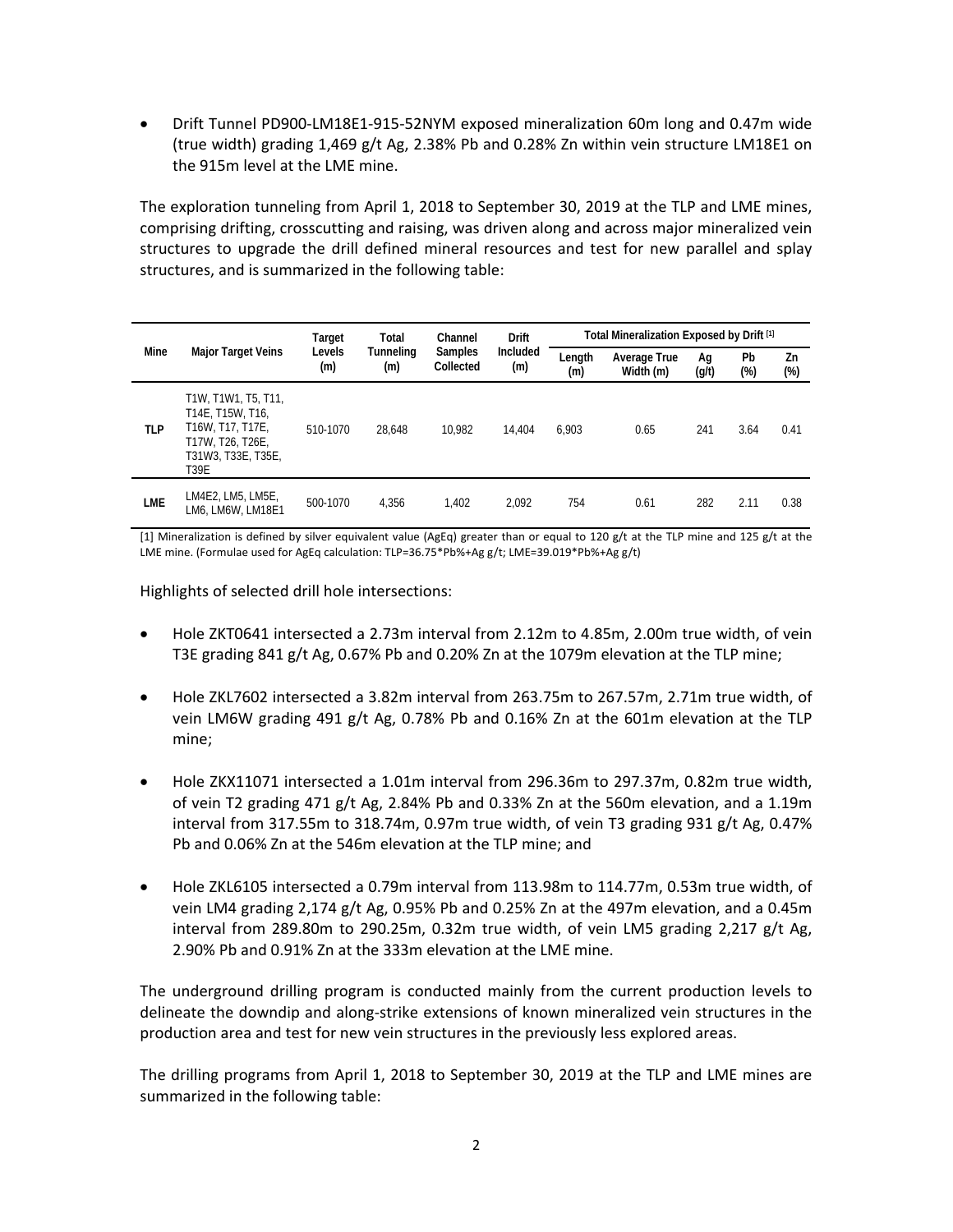| Mine       | <b>Major Target Veins</b>                                                            | Target<br>Elevation<br>(m) | <b>Metres</b><br><b>Drilled</b><br>(m) | <b>Holes</b><br>Completed | <b>Samples</b><br>Collected | <b>Holes</b><br>Intercepted<br><b>Vein Structures</b> | <b>Holes</b><br>Intercepted<br>ore |
|------------|--------------------------------------------------------------------------------------|----------------------------|----------------------------------------|---------------------------|-----------------------------|-------------------------------------------------------|------------------------------------|
| <b>TLP</b> | T2, T2W, T3, T3E, T5,<br>T5E, T5E2, T11, T14E,<br>T15W, T16E, T22, LM5,<br>LM6, LM6W | 214-1,111                  | 25.170                                 | 92                        | 1.676                       | 86                                                    | 39                                 |
| <b>LME</b> | LM4, LM5, LM5E,<br>LM5E1, LM6E, LM6E1,<br>T11, T17, T17E, T17E1,<br>T17W1            | 270-1.000                  | 12.041                                 | 34                        | 852                         | 32                                                    | 17                                 |

Tables 1 and 2 below list the assay results of certain mineralized zones exposed in drift tunnels and selected mineralized drill hole intersections from the exploration programs.

|            |                         | Target               | Level | Length | True         | Ag    | Pb     | Zn     |
|------------|-------------------------|----------------------|-------|--------|--------------|-------|--------|--------|
| Mine       | <b>Tunnel ID</b>        | Vein                 | (m)   | (m)    | Width<br>(m) | (g/t) | $(\%)$ | $(\%)$ |
| <b>TLP</b> | PD820-T11-700-4NYM      | T11                  | 700   | 120.0  | 0.78         | 317   | 5.09   | 0.57   |
| <b>TLP</b> | PD820-T11-600-1SYM      | <b>T11</b>           | 600   | 90.0   | 1.21         | 236   | 7.70   | 0.76   |
| <b>TLP</b> | PD930-T14E-930-A0SYM    | <b>T14E</b>          | 930   | 60.0   | 1.66         | 430   | 5.05   | 0.39   |
| <b>TLP</b> | PD890-T14E-890-21SYM    | <b>T14E</b>          | 890   | 125.0  | 0.83         | 444   | 3.31   | 0.40   |
| <b>TLP</b> | PD820-T14E-755-3SYM     | <b>T14E</b>          | 755   | 20.0   | 0.67         | 103   | 8.99   | 0.16   |
| <b>TLP</b> | PD820-T15W-650-4SYM     | <b>T15W</b>          | 650   | 35.0   | 0.57         | 191   | 6.77   | 0.44   |
| <b>TLP</b> | PD820-T15W-650-4NYM     | <b>T15W</b>          | 650   | 80.0   | 1.01         | 175   | 10.18  | 0.33   |
| <b>TLP</b> | PD846-T16E-846-7NYM     | T16                  | 846   | 35.0   | 1.10         | 695   | 1.23   | 0.37   |
| <b>TLP</b> | PD820XPD-T16W-755-23SYM | T16                  | 755   | 35.0   | 0.39         | 669   | 1.81   | 2.31   |
| <b>TLP</b> | PD820-T16-700-12SYM     | T16                  | 700   | 45.0   | 0.57         | 679   | 3.84   | 1.03   |
| <b>TLP</b> | PD820XPD-T16-700-15NYM  | T16                  | 700   | 60.0   | 0.41         | 785   | 2.12   | 2.61   |
| <b>TLP</b> | PD820-T16-600-1SYM      | T16                  | 600   | 80.0   | 1.04         | 719   | 5.19   | 0.92   |
| <b>TLP</b> | PD846-T16W-846-12SYM    | <b>T16W</b>          | 846   | 105.0  | 0.42         | 972   | 1.25   | 0.72   |
| <b>TLP</b> | PD820-T17W-700-14SYM    | T16W                 | 700   | 41.0   | 0.77         | 279   | 4.12   | 0.37   |
| <b>TLP</b> | PD846-T17-846-16NYM     | T17                  | 846   | 125.0  | 0.49         | 353   | 3.17   | 0.47   |
| <b>TLP</b> | PD846-T17-846-16SYM     | T17                  | 846   | 117.5  | 0.80         | 321   | 3.40   | 0.83   |
| <b>TLP</b> | PD820-T17-700-14NYM     | T17                  | 700   | 35.0   | 1.03         | 375   | 4.29   | 0.39   |
| <b>TLP</b> | PD820-T17-700-14SYM     | <b>T17</b>           | 700   | 24.0   | 0.51         | 288   | 5.06   | 0.10   |
| <b>TLP</b> | PD846-T17E-846-16NYM    | T17E [1]             | 846   | 55.0   | 0.52         | 412   | 5.19   | 0.46   |
| <b>TLP</b> | PD820-T17-650-4SYM      | <b>T17W</b>          | 650   | 70.0   | 0.68         | 608   | 1.90   | 0.93   |
| <b>TLP</b> | PD820-T17W-600-1NYM     | <b>T17W</b>          | 600   | 15.0   | 0.46         | 976   | 4.49   | 0.37   |
| <b>TLP</b> | PD960-T1W-990-4NYM      | T <sub>1</sub> W     | 990   | 35.0   | 0.71         | 837   | 2.62   | 0.48   |
| <b>TLP</b> | PD1070-T1W1-1070-4SYM   | <b>T1W1</b>          | 1070  | 25.0   | 1.19         | 304   | 2.91   | 0.11   |
| <b>TLP</b> | PD1070-T22W-1070-6SYM   | <b>T22W</b>          | 1070  | 30.0   | 0.49         | 501   | 2.31   | 0.07   |
| <b>TLP</b> | PD1050-T26-1050-A4NYM   | $T26$ <sup>[1]</sup> | 1050  | 25.0   | 1.11         | 716   | 9.05   | 0.13   |
| <b>TLP</b> | PD960-T26-990-A6NYM     | T26 [1]              | 990   | 35.0   | 1.25         | 312   | 2.97   | 0.05   |
| <b>TLP</b> | PD840-T26E-840-1SYM     | T26E [1]             | 840   | 20.3   | 0.52         | 302   | 5.50   | 0.09   |
| <b>TLP</b> | PD890-T5E1 支-890-31NYM  | T31W3 [1]            | 890   | 15.0   | 0.44         | 1,784 | 9.55   | 0.81   |
| <b>TLP</b> | PD730-T31W-730-A25NYM   | T31W3 [1]            | 730   | 45.0   | 0.45         | 209   | 8.61   | 0.34   |

**Table 1: Selected mineralized zones exposed by drift tunneling at the TLP and LME mines**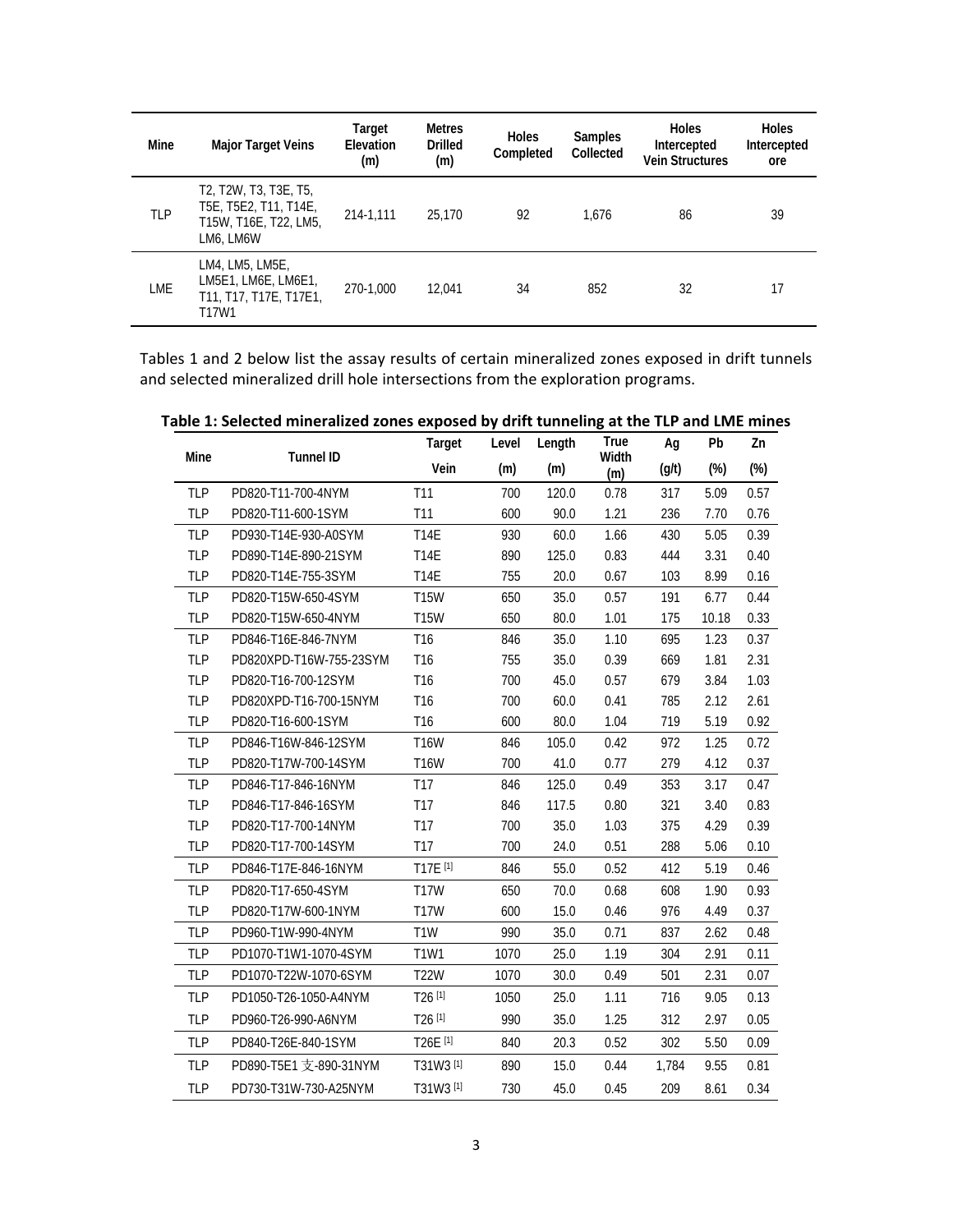| TLP        | PD730-T33E-560-23NYM     | T33E                | 560  | 90.0  | 0.52 | 361   | 2.18 | 0.59 |
|------------|--------------------------|---------------------|------|-------|------|-------|------|------|
| TLP        | PD960-T35E-960-5NYM      | T35E                | 960  | 40.0  | 0.40 | 712   | 2.64 | 0.79 |
| TLP        | PD820XPD-T39E-700-15SYM  | T39E <sup>[1]</sup> | 700  | 29.0  | 0.56 | 478   | 4.12 | 0.68 |
| <b>TLP</b> | PD820XPD-T39E2-755-27SYM | T39E2[1]            | 755  | 110.0 | 0.52 | 340   | 5.09 | 2.02 |
| <b>TLP</b> | PD960-T5-990-11NYM       | T5                  | 990  | 32.0  | 1.10 | 145   | 8.03 | 0.10 |
| <b>TLP</b> | PD840-T5E1-840-29NYM     | T5E1                | 840  | 60.0  | 0.52 | 395   | 2.45 | 0.55 |
| <b>TLP</b> | PD840-T5E1-840-29SYM     | T5E1                | 840  | 25.0  | 0.77 | 481   | 2.80 | 0.51 |
| TLP        | PD1050-T5W-1050-5SYM     | T <sub>5</sub> W    | 1050 | 35.0  | 0.60 | 274   | 4.84 | 0.08 |
| <b>TLP</b> | PD1050-T5W1-1050-5NYM    | T5W1 [1]            | 1050 | 35.0  | 0.44 | 410   | 2.85 | 0.17 |
| LME        | PD900-LM18E1-915-52NYM   | LM18E1 [1]          | 915  | 60.0  | 0.47 | 1.469 | 2.38 | 0.28 |
| LME        | PD900-LM18E1-915-52SYM   | LM18E1[1]           | 915  | 35.0  | 0.80 | 428   | 3.65 | 0.32 |
| LME        | PD900-LM5-600-64NYM      | LM <sub>5</sub>     | 600  | 25.0  | 0.39 | 258   | 1.81 | 0.56 |
| LME        | PD900-LM5-600-69SYM      | LM5                 | 600  | 40.0  | 1.13 | 235   | 1.38 | 0.27 |
| LME        | PD900-LM6W-650-70SYM     | LM6W                | 650  | 40.0  | 0.48 | 335   | 1.12 | 0.36 |

[1] Veins discovered between April 30, 2018 and September 30, 2019

## **Table 2: Selected results from the drill programs at the TLP and LME mines**

| Mine       | Hole ID         | From<br>(m) | To<br>(m) | Elevation<br>(m) | Width<br>(m) | <b>True</b><br>Width (m) | Ag<br>(g/t) | Pb<br>$(\%)$ | Zn<br>$(\%)$ | Vein             |
|------------|-----------------|-------------|-----------|------------------|--------------|--------------------------|-------------|--------------|--------------|------------------|
| TLP        | ZKT1331         | 321.18      | 321.98    | 723.19           | 0.80         | 0.69                     | 437         | 2.16         | 0.17         | <b>T15W</b>      |
|            |                 | 359.98      | 360.31    | 708.65           | 0.33         | 0.28                     | 449         | 1.85         | 0.59         | <b>T11</b>       |
| <b>TLP</b> | ZKX11674        | 387.97      | 388.40    | 458.67           | 0.43         | 0.34                     | 18          | 5.52         | 0.49         | T <sub>2</sub>   |
| <b>TLP</b> | <b>ZKGA3201</b> | 206.00      | 206.40    | 766.52           | 0.40         | 0.36                     | 593         | 0.16         | 0.36         | T22              |
| <b>TLP</b> | ZKT1332         | 333.31      | 333.72    | 641.11           | 0.41         | 0.36                     | 56          | 2.39         | 0.10         | <b>T15W</b>      |
|            |                 | 360.77      | 361.99    | 626.24           | 1.22         | 1.06                     | 99          | 10.89        | 0.28         | T11              |
| <b>TLP</b> | <b>ZKGA2801</b> | 267.80      | 268.93    | 757.27           | 1.13         | 1.09                     | 414         | 1.61         | 0.35         | T <sub>22</sub>  |
| <b>TLP</b> | <b>ZKGA2401</b> | 155.08      | 155.48    | 735.18           | 0.40         | 0.39                     | 112         | 5.32         | 0.14         | $T22-1$          |
| TLP        | ZKX11071        | 296.36      | 297.37    | 559.68           | 1.01         | 0.82                     | 471         | 2.84         | 0.33         | T <sub>2</sub>   |
|            |                 | 317.55      | 318.74    | 545.71           | 1.19         | 0.97                     | 931         | 0.47         | 0.06         | T <sub>3</sub>   |
| <b>TLP</b> | ZKTA4011        | 140.81      | 143.32    | 921.34           | 2.51         | 1.46                     | 230         | 6.99         | 1.51         | <b>T14E</b>      |
| <b>TLP</b> | ZKTA4012        | 95.11       | 98.29     | 772.65           | 3.18         | 1.84                     | 115         | 13.04        | 0.33         | <b>T14E</b>      |
| <b>TLP</b> | ZKT0641         | 2.12        | 4.85      | 1,079.32         | 2.73         | 2.00                     | 841         | 0.67         | 0.20         | T3E              |
|            |                 | 161.21      | 161.82    | 1,054.43         | 0.61         | 0.42                     | 291         | 1.58         | 0.28         | <b>T22E</b>      |
| <b>TLP</b> | ZKT1136         | 423.98      | 424.27    | 509.53           | 0.29         | 0.27                     | 454         | 0.21         | 0.18         | T11              |
| <b>TLP</b> | ZKT1042         | 6.20        | 8.16      | 1,074.50         | 1.96         | 1.71                     | 142         | 0.68         | 0.05         | T <sub>3</sub> E |
| <b>TLP</b> | ZKT0441         | 6.14        | 6.48      | 1,077.38         | 0.34         | 0.16                     | 1,451       | 1.14         | 0.76         | T3E              |
|            |                 | 152.27      | 152.96    | 1,034.66         | 0.69         | 0.33                     | 360         | 0.59         | 0.10         | T <sub>5</sub>   |
| <b>TLP</b> | ZKT0842         | 104.48      | 107.05    | 1,111.22         | 2.57         | 1.48                     | 86          | 4.36         | 0.31         | T <sub>5</sub>   |
| <b>TLP</b> | ZKT0940         | 90.61       | 92.15     | 780.69           | 1.54         | 1.30                     | 124         | 0.42         | 0.10         | <b>T14E</b>      |
|            |                 | 303.01      | 303.47    | 638.21           | 0.46         | 0.40                     | 254         | 0.39         | 0.23         | T <sub>14</sub>  |
| <b>TLP</b> | ZKL7602         | 263.75      | 267.57    | 601.25           | 3.82         | 2.71                     | 491         | 0.78         | 0.16         | LM6W             |
|            |                 | 269.42      | 272.65    | 596.47           | 3.23         | 2.29                     | 180         | 0.45         | 0.11         | LM6              |
|            |                 | 517.68      | 519.11    | 389.15           | 1.43         | 1.02                     | 119         | 1.38         | 0.33         | LM <sub>5</sub>  |
|            |                 | 572.14      | 572.84    | 343.87           | 0.70         | 0.50                     | 251         | 2.28         | 0.70         | LM5E1            |
|            |                 | 576.89      | 577.23    | 339.92           | 0.34         | 0.24                     | 601         | 0.92         | 0.52         | LM5E2            |
| <b>TLP</b> | ZKT1043         | 88.79       | 90.49     | 1,057.12         | 1.70         | 1.15                     | 59          | 6.16         | 0.46         | T <sub>2</sub> W |
| <b>TLP</b> | ZKL7604         | 251.93      | 252.37    | 735.17           | 0.44         | 0.36                     | 317         | 0.16         | 0.39         | LM6              |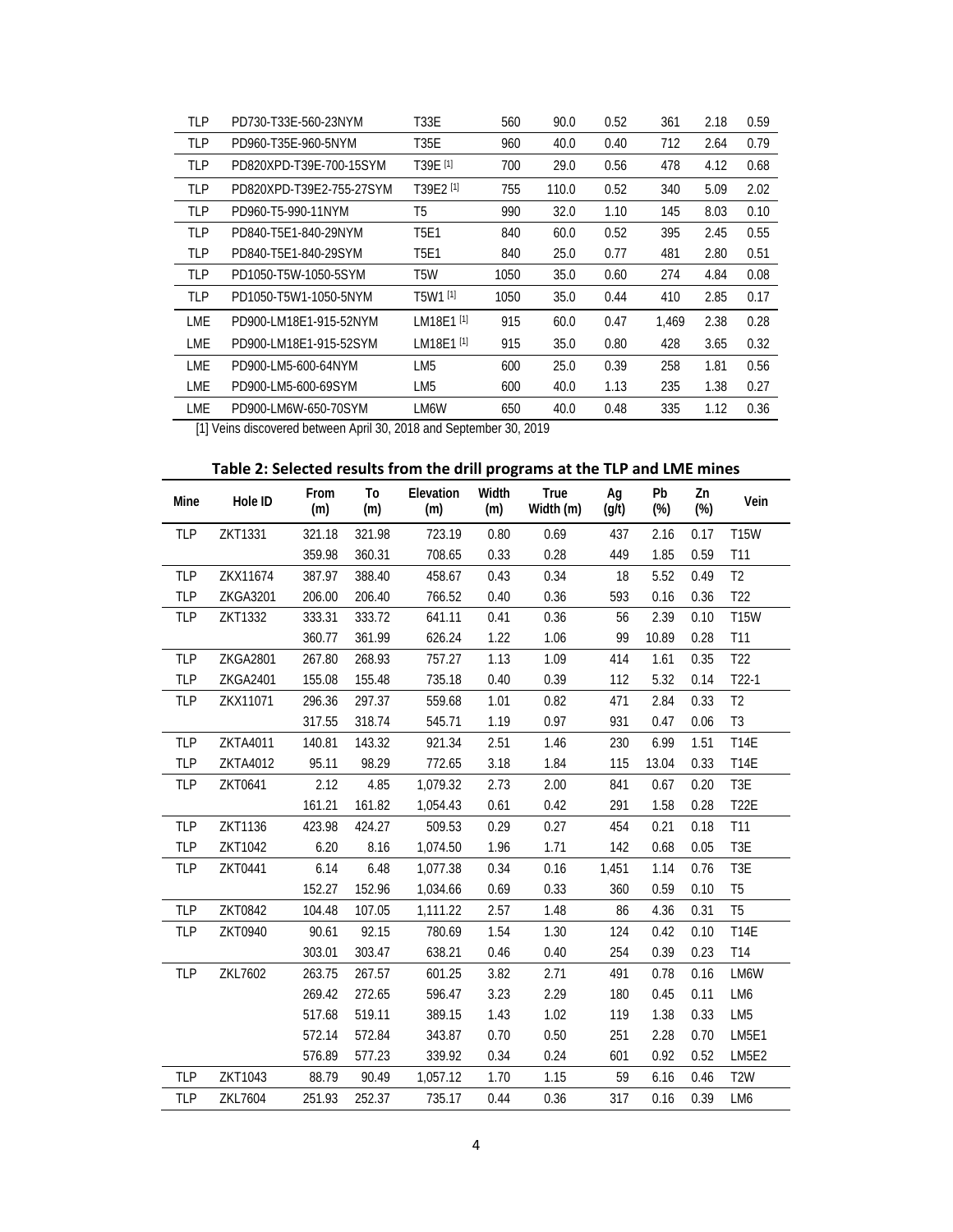| <b>TLP</b> | ZKT2527    | 122.44 | 124.14 | 734.90   | 1.70 | 0.94 | 31    | 6.21  | 0.09 | T33W3 [1]       |
|------------|------------|--------|--------|----------|------|------|-------|-------|------|-----------------|
| <b>TLP</b> | ZKT0135    | 86.52  | 86.87  | 936.71   | 0.35 | 0.28 | 1,286 | 0.79  | 2.73 | <b>T16E</b>     |
| <b>TLP</b> | ZKT0135    | 118.13 | 118.84 | 929.60   | 0.71 | 0.58 | 541   | 1.19  | 0.28 | T16E1           |
| <b>TLP</b> | ZKT0333    | 91.82  | 92.18  | 914.10   | 0.36 | 0.14 | 1,237 | 1.36  | 0.27 | <b>T16E</b>     |
| <b>TLP</b> | ZKT1633    | 63.12  | 63.96  | 929.89   | 0.84 | 0.83 | 133   | 5.54  | 0.74 | <b>T15W</b>     |
| <b>TLP</b> | ZKT1633    | 89.17  | 89.50  | 918.06   | 0.33 | 0.33 | 244   | 4.08  | 7.92 | T <sub>15</sub> |
| <b>TLP</b> | ZKT1632    | 223.96 | 224.31 | 987.46   | 0.35 | 0.33 | 290   | 1.70  | 4.00 | T17             |
| <b>TLP</b> | ZKT1432    | 220.81 | 222.55 | 1,006.17 | 1.74 | 1.61 | 108   | 1.66  | 0.84 | T <sub>17</sub> |
| <b>TLP</b> | ZKG0123    | 85.25  | 85.57  | 617.24   | 0.32 | 0.30 | 229   | 8.41  | 0.26 | T15W4           |
|            |            | 181.33 | 181.64 | 579.70   | 0.31 | 0.28 | 34    | 5.61  | 1.86 | T <sub>16</sub> |
|            |            | 263.97 | 264.60 | 547.41   | 0.63 | 0.58 | 73    | 25.13 | 0.48 | <b>T15W</b>     |
|            |            | 286.28 | 287.08 | 538.69   | 0.80 | 0.74 | 76    | 29.71 | 0.30 | T11             |
| <b>TLP</b> | ZKT3724    | 308.40 | 308.85 | 533.74   | 0.45 | 0.34 | 32    | 13.66 | 0.14 | T39             |
| <b>TLP</b> | ZKG0525    | 215.64 | 216.12 | 549.08   | 0.48 | 0.34 | 119   | 2.56  | 2.34 | <b>T16E</b>     |
|            |            | 273.20 | 273.89 | 522.05   | 0.69 | 0.54 | 11    | 6.93  | 0.21 | <b>T15W</b>     |
|            |            | 318.84 | 319.34 | 500.63   | 0.50 | 0.38 | 12    | 3.60  | 0.13 | <b>T14E</b>     |
| LME        | ZKL3201    | 276.43 | 276.78 | 679.68   | 0.35 | 0.25 | 56    | 16.02 | 0.05 | T11             |
| LME        | ZKL6105    | 113.98 | 114.37 | 496.69   | 0.79 | 0.53 | 2,174 | 0.95  | 0.25 | LM4             |
|            |            | 289.80 | 290.25 | 332.89   | 0.45 | 0.32 | 2,217 | 2.90  | 0.91 | LM5             |
|            |            | 318.78 | 319.74 | 306.10   | 0.96 | 0.68 | 244   | 0.47  | 0.09 | LM5E1           |
|            |            | 322.53 | 323.39 | 302.63   | 0.86 | 1.66 | 528   | 3.67  | 1.94 | LM5E            |
| LME        | ZKL6502    | 94.94  | 95.98  | 536.89   | 1.04 | 1.25 | 217   | 1.95  | 0.26 | LM4             |
|            |            | 197.35 | 197.72 | 467.63   | 0.37 | 1.09 | 452   | 0.77  | 0.73 | LM5             |
|            |            | 234.74 | 235.44 | 442.66   | 0.70 | 0.62 | 721   | 1.12  | 1.28 | LM5E            |
| LME        | ZKL6503    | 207.25 | 207.92 | 426.60   | 0.67 | 0.49 | 204   | 0.70  | 0.27 | LM6E            |
|            |            | 281.70 | 282.10 | 363.79   | 0.40 | 0.29 | 292   | 17.63 | 0.10 | LM5E            |
| LME        | ZKL6302    | 96.87  | 97.19  | 520.94   | 0.32 | 0.26 | 506   | 2.93  | 0.16 | LM4             |
| LME        | ZKL5903    | 231.67 | 232.15 | 408.56   | 0.48 | 0.38 | 464   | 1.24  | 0.25 | LM5             |
|            |            | 280.38 | 280.76 | 367.89   | 0.38 | 1.03 | 602   | 0.63  | 0.40 | LM5E1           |
|            |            | 283.07 | 283.48 | 365.65   | 0.41 | 2.91 | 590   | 0.70  | 0.12 | LM5E            |
| LME        | ZKL54S302  | 102.43 | 103.50 | 773.89   | 1.07 | 0.83 | 509   | 2.57  | 2.04 | $LM3_1$         |
|            |            | 149.88 | 150.32 | 739.44   | 0.44 | 0.34 | 179   | 1.10  | 0.68 | T17E1           |
|            |            | 158.85 | 159.70 | 732.90   | 0.85 | 0.65 | 2,019 | 1.74  | 0.58 | <b>T17E</b>     |
|            |            | 355.76 | 357.17 | 588.57   | 1.41 | 1.09 | 126   | 4.95  | 0.26 | T17             |
|            |            | 369.28 | 369.58 | 578.68   | 0.30 | 0.23 | 374   | 3.88  | 0.97 | T17W1           |
| LME        | ZKL58T1701 | 292.69 | 293.61 | 636.37   | 0.92 | 0.67 | 2,246 | 6.59  | 2.70 | $LM3_1$         |
|            |            | 302.55 | 303.00 | 629.14   | 0.45 | 0.33 | 22    | 5.46  | 0.60 | LM4             |
| LME        | ZKL58T1702 | 138.55 | 139.88 | 770.01   | 1.33 | 1.07 | 647   | 0.47  | 0.23 | <b>T17E</b>     |
|            |            | 314.73 | 315.88 | 661.05   | 1.15 | 0.90 | 120   | 3.05  | 0.36 | T17             |

[1] Veins discovered between April 30, 2018 and September 30, 2019

#### **Quality Control**

Drill cores are NQ size. Drill core samples, limited by apparent mineralization contacts or shear/alteration contacts, were split into halves by saw cutting. The half cores are stored in the Company's core shacks for future reference and checks, and the other half core samples are shipped in securely-sealed bags to the Chengde Huakan 514 Geology and Minerals Test and Research Institute in Chengde, Hebei Province, China, 226 km northeast of Beijing, the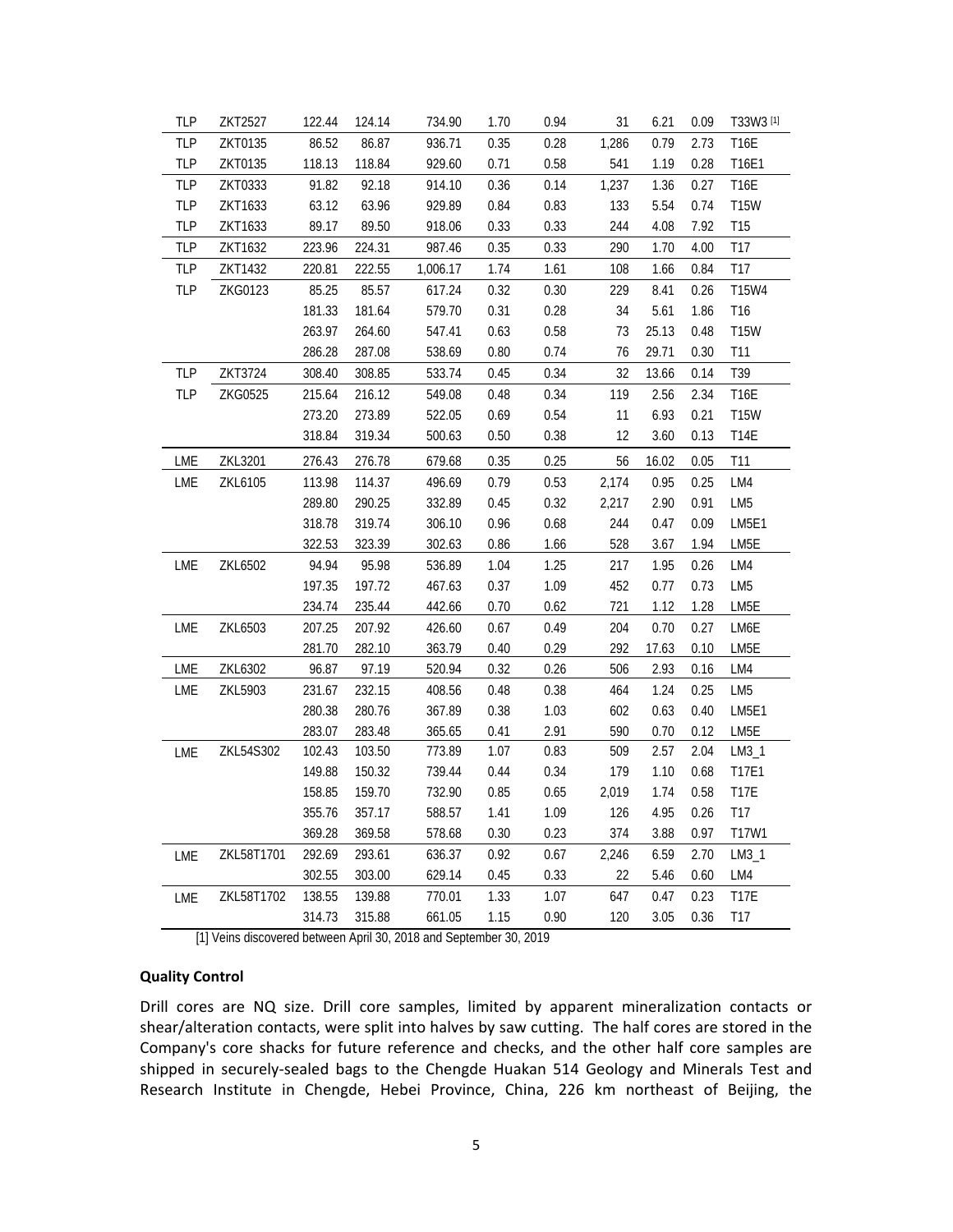Zhengzhou Nonferrous Exploration Institute Lab in Zhengzhou, Henan Province, China, and the Analytical Lab of the Inner Mongolia Geological Exploration Bureau in Hohhot, Inner Mongolia, China. All the three labs are ISO9000 certified analytical labs. For analysis, the sample is dried and crushed to minus 1mm and then split to a 200‐300g subsample which is further pulverized to minus 200 mesh. Two subsamples are prepared from the pulverized sample. One is digested with aqua regia for gold analysis with atomic absorption spectroscopy (AAS), and the other is digested with two-acids for analysis of silver, lead, zinc and copper with AAS.

Channel samples are collected along sample lines perpendicular to the mineralized vein structure in exploration tunnels. Spacing between sampling lines is typically 5m along strike. Both the mineralized vein and the altered wall rocks are cut by continuous chisel chipping. Sample length ranges from 0.2m to more than 1m, depending on the width of the mineralized vein and the mineralization type. Channel samples are prepared and assayed with AAS at Silvercorp's mine laboratory (Ying Lab) located at the mill complex in Luoning County, Henan Province, China. The Ying Lab is officially accredited by the Quality and Technology Monitoring Bureau of Henan Province and is qualified to provide analytical services. The channel samples are dried, crushed and pulverized. A 200g sample of minus 160 mesh is prepared for assay. A duplicate sample of minus 1mm is made and kept in the laboratory archives. Gold is analysed by fire assay with AAS finish, and silver, lead, zinc and copper are assayed by two-acid digestion with AAS finish.

A routine quality assurance/quality control (QA/QC) procedure is adopted to monitor the analytical quality at each lab. Certified reference materials (CRMs), pulp duplicates and blanks are inserted into each batch of lab samples. QA/QC data at the lab are attached to the assay certificates for each batch of samples.

The Company maintains its own comprehensive QA/QC program to ensure best practices in sample preparation and analysis of the exploration samples. Project geologists regularly insert CRM, field duplicates and blanks to each batch of 30 core samples to monitor the sample preparation and analysis procedures at the labs. The analytical quality of the labs is further evaluated with external checks by sending approximately 3-5% of the pulp samples to higher level labs to check for lab bias.

Data from both the Company's and the labs' QA/QC programs are reviewed on a timely basis by project geologists.

Guoliang Ma, P. Geo., Manager of Exploration and Resource of the Company, is the Qualified Person for Silvercorp under NI 43-101 and has reviewed and given consent to the technical information contained in this news release.

#### **About Silvercorp**

Silvercorp is a profitable Canadian mining company producing silver, lead and zinc metals in concentrates from mines in China. The Company's goal is to continuously create healthy returns to shareholders through efficient management, organic growth and the acquisition of profitable projects. Silvercorp balances profitability, social and environmental relationships, employees' wellbeing, and sustainable development. For more information, please visit our website at www.silvercorp.ca.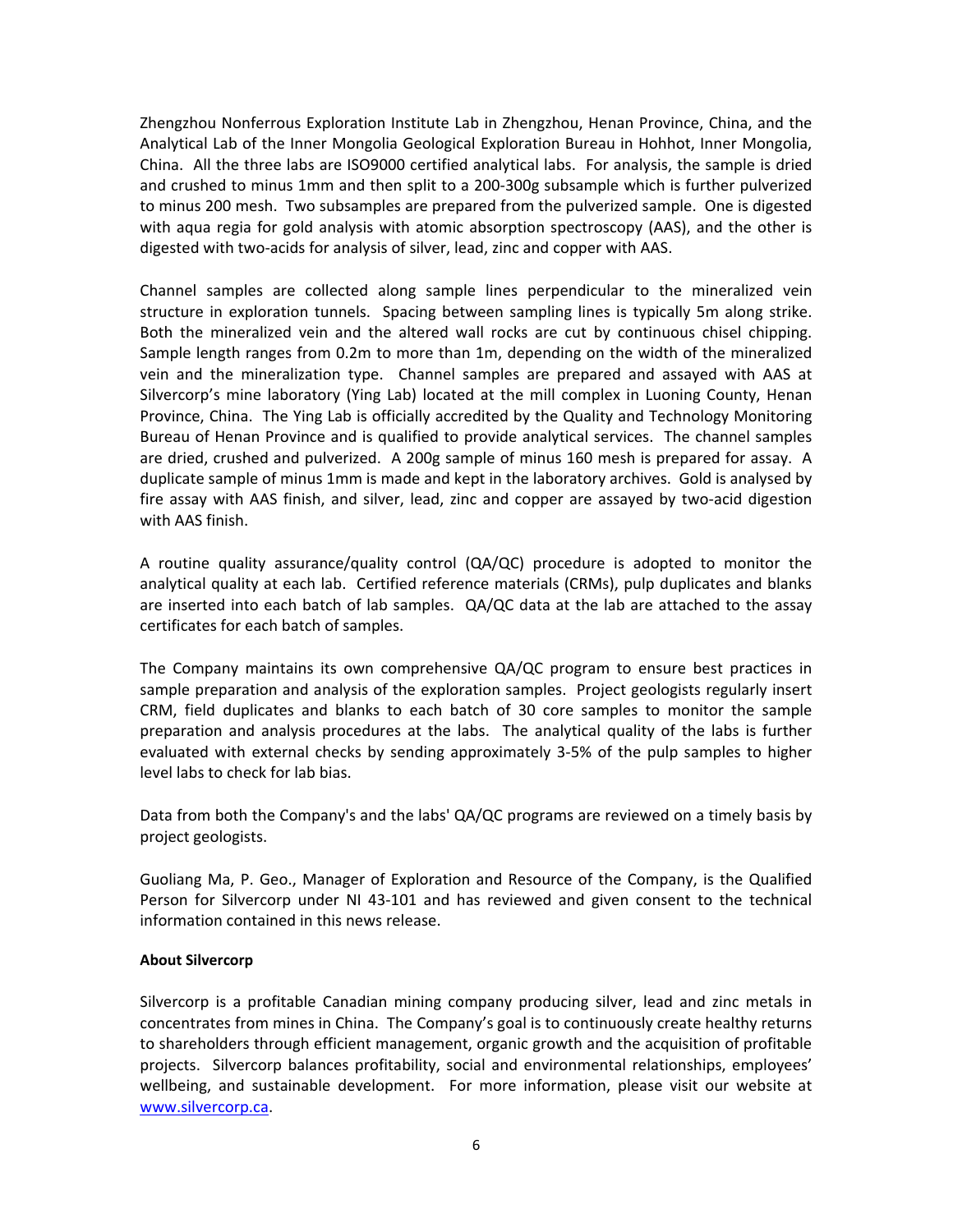#### **For further information**

Lon Shaver Vice President Silvercorp Metals Inc.

Phone: (604) 669‐9397 Toll Free: 1(888) 224‐1881 Email: investor@silvercorp.ca Website: www.silvercorpmetals.com

#### *CAUTIONARY DISCLAIMER ‐ FORWARD LOOKING STATEMENTS*

*Certain of the statements and information in this news release constitute "forward‐looking statements" within the meaning of the United States Private Securities Litigation Reform Act of 1995 and "forward‐ looking information" within the meaning of applicable Canadian provincial securities laws. Any statements or information that express or involve discussions with respect to predictions, expectations, beliefs, plans, projections, objectives, assumptions or future events or performance (often, but not always, using words or phrases such as "expects", "is expected", "anticipates", "believes", "plans", "projects", "estimates", "assumes", "intends", "strategies", "targets", "goals", "forecasts", "objectives", "budgets", "schedules", "potential" or variations thereof or stating that certain actions, events or results "may", "could", "would", "might" or "will" be taken, occur or be achieved, or the negative of any of these terms and similar expressions) are not statements of historical fact and may be forward‐looking statements or information. Forward‐looking statements or information relate to, among other things: the price of silver and other metals; the accuracy of mineral resource and mineral reserve estimates at the Company's material properties; the sufficiency of the Company's capital to finance the Company's operations; estimates of the Company's revenues and capital expenditures; estimated production from the Company's mines in the Ying Mining District; timing of receipt of permits and regulatory approvals; availability of funds from production to finance the Company's operations; and access to and availability of funding for future construction, use of proceeds from any financing and development of the Company's properties.* 

*Forward‐looking statements or information are subject to a variety of known and unknown risks, uncertainties and other factors that could cause actual events or results to differ from those reflected in the forward‐looking statements or information, including, without limitation, risks relating to: fluctuating commodity prices; calculation of resources, reserves and mineralization and precious and base metal recovery; interpretations and assumptions of mineral resource and mineral reserve estimates; exploration and development programs; feasibility and engineering reports; permits and licenses; title to properties; property interests; joint venture partners; acquisition of commercially mineable mineral rights; financing; recent market events and conditions; economic factors affecting the Company; timing, estimated amount, capital and operating expenditures and economic returns of future production; integration of future acquisitions into the Company's existing operations; competition; operations and political conditions; regulatory environment in China and Canada; environmental risks; foreign exchange rate fluctuations; insurance; risks and hazards of mining operations; key personnel; conflicts of interest; dependence on management; internal control over financial reporting as per the requirements of the Sarbanes‐Oxley Act; and bringing actions and enforcing judgments under U.S. securities laws.* 

*This list is not exhaustive of the factors that may affect any of the Company's forward‐looking statements or information. Forward‐looking statements or information are statements about the future and are inherently uncertain, and actual achievements of the Company or other future events or conditions may differ materially from those reflected in the forward‐looking statements or information due to a variety of risks, uncertainties and other factors, including, without limitation, those referred to in the Company's Annual Information Form for the year ended March 31, 2017 under the heading "Risk Factors". Although*